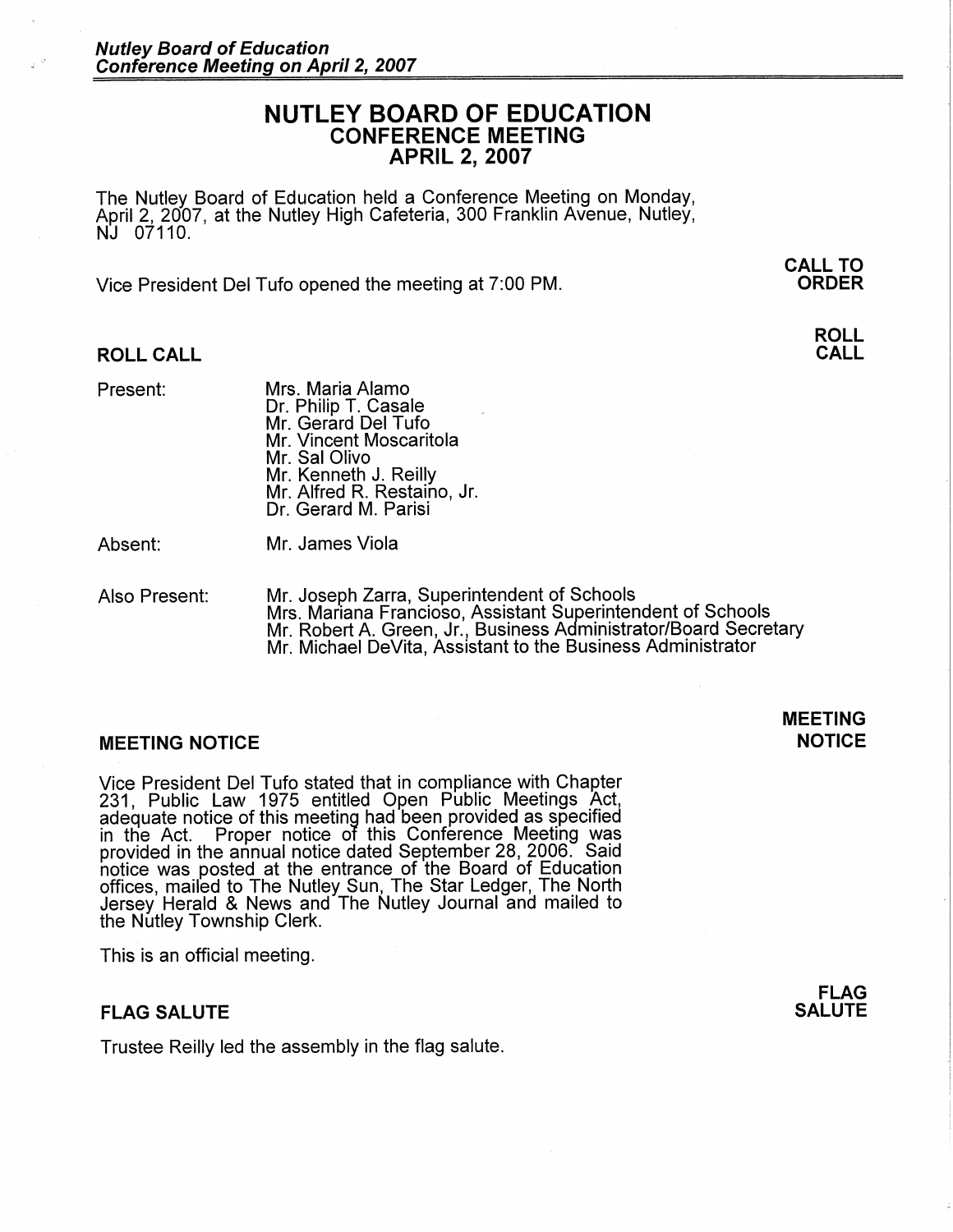## **2007 -2008 Budget Presentation**

The Administration provided a power-point presentation to the public on the 2007 -2008 budget.

Trustee Del Tufo recognized Commissioners Tucci, Evans and Former Freeholder Joseph Scarpelli.

The public asked questions regarding public vs. private school education.

## **Curriculum Presentation**

Mr. Catrambone and Mrs. Starace gave a presentation on the following proposed courses:

Music Honors<br>AP Human Geography **World Languages Honors** SAT Preparation: Verbal/Math

Also presenting were Mr. O'Dell, Mr. Violante and Mr. Vitkovsky.

Time was allowed for comments and questions from the Board and Public.

#### **Health Benefits Presentation**

Mr. Joseph Maurillo of IMAC provided a presentation that detailed a two year savings of 1.5 million dollars since changing from the State Health Benefits Plan. This is based on the 2006-2007 and 2007-2008 school years. It also provides for better health coverage through Horizon Blue Cross health coverage through<br>Horizon Blue Cross/Blue Shield.

#### **State Health Benefits Presentation**

Mr. Chris Lowery of Horizon Blue Cross Blue Shield explained the State Health Benefits Plan and how it operates throughout the state for various municipalities, schools and other tax funded entities. In summary, he stated it would be in the districts best interest to remain in the their current health benefits plan.

Time was allowed for comments and questions from the Board.

#### **Committee Reports**

Trustee Alamo - Academic Committee